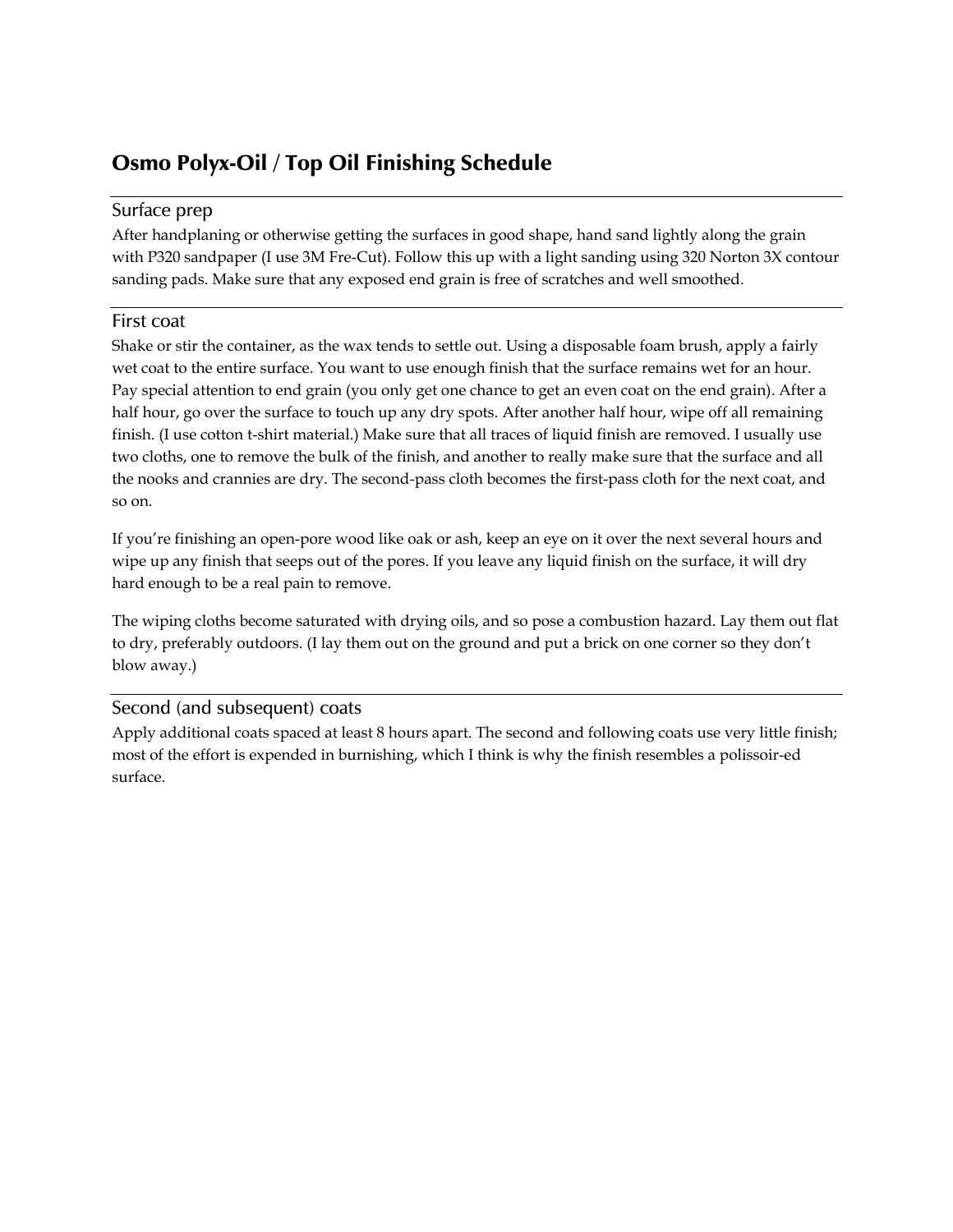To apply these coats, I use a white synthetic abrasive pad.



I cut the pad in half.



Then fold the half into thirds.